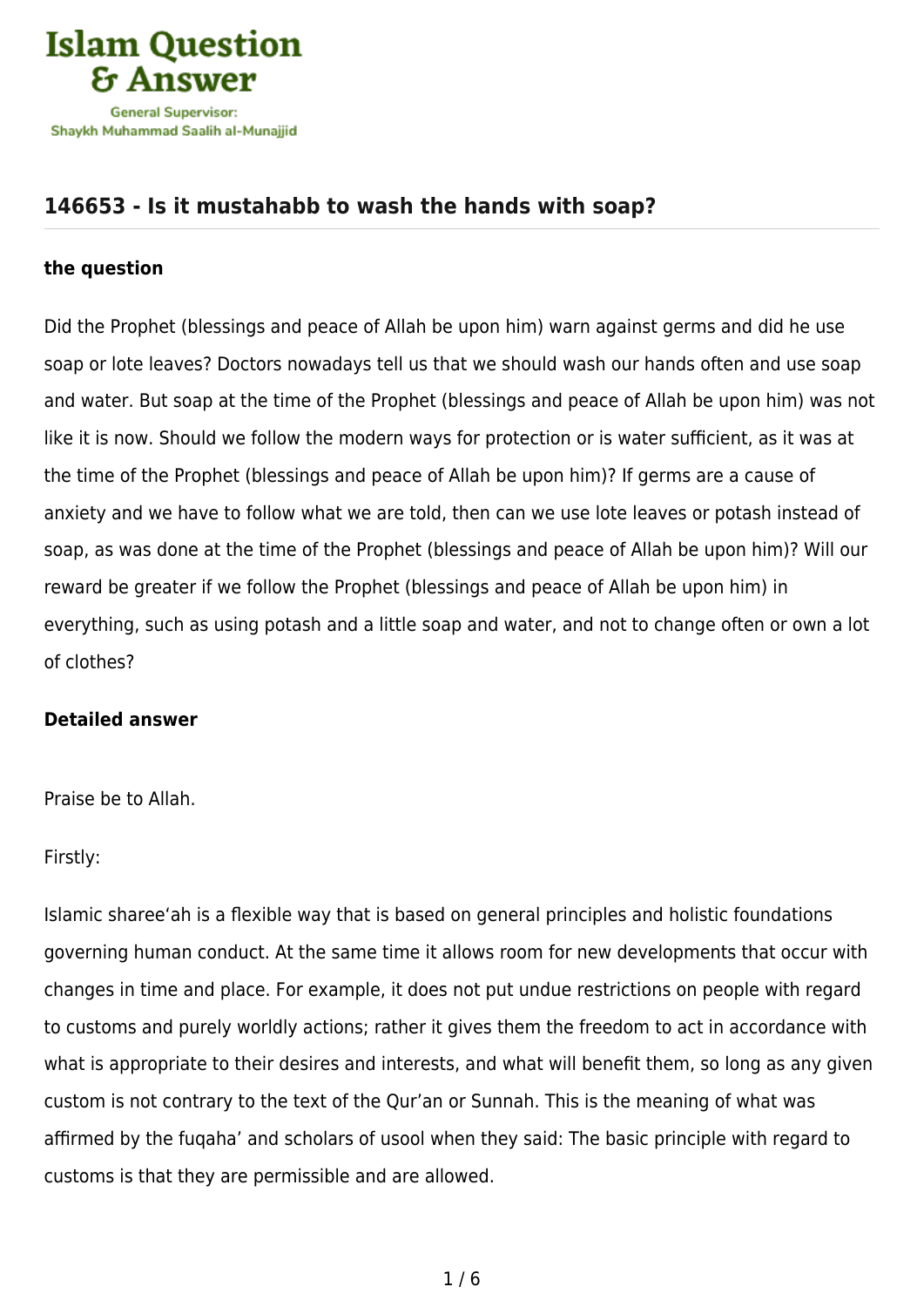

Based on that, there is nothing wrong with the Muslim benefiting from what has been invented or discovered in modern times, such as cars, airplanes and electricity… and modern means of cleaning the body or clothes.

The Muslim is not required to go back to riding camels or using the kind of cleaning agents that were used by the Prophet (blessings and peace of Allah be upon him), because these are not worship in which he is required to follow the Prophet (blessings and peace of Allah be upon him); rather these are customs and traditions.

Ash-Shaatibi (may Allah have mercy on him) said:

With regard to customs, the Lawgiver focused on the idea of achieving a given purpose, not on a literal following of a shar'i text, unlike acts of worship which must be based on a shar'i text.

End quote from al-Muwaafaqaat, 2/523

The Prophet (blessings and peace of Allah be upon him) encouraged cleanliness and that which will protect good health in general terms, and for that purpose he used the means and things that were available at his time (blessings and peace of Allah be upon him). If something new is introduced and it leads to the same purpose (i.e., cleanliness and maintenance of good health) without causing any harm, then there is nothing wrong with the Muslim using it and benefiting from it.

In Islam there are many teachings that are indicative of paying attention to cleanliness of the body, clothing and place where one is. To confirm that, it is sufficient to note that wudoo' – which involves washing the hands, mouth, nose, and face – is one of the conditions of prayer, which is the foundation of the faith, being valid.

Using cleaning agents with water was not widely practised at the time of the Prophet (blessings and peace of Allah be upon him) because of the scarcity of these cleaning agents and the scarcity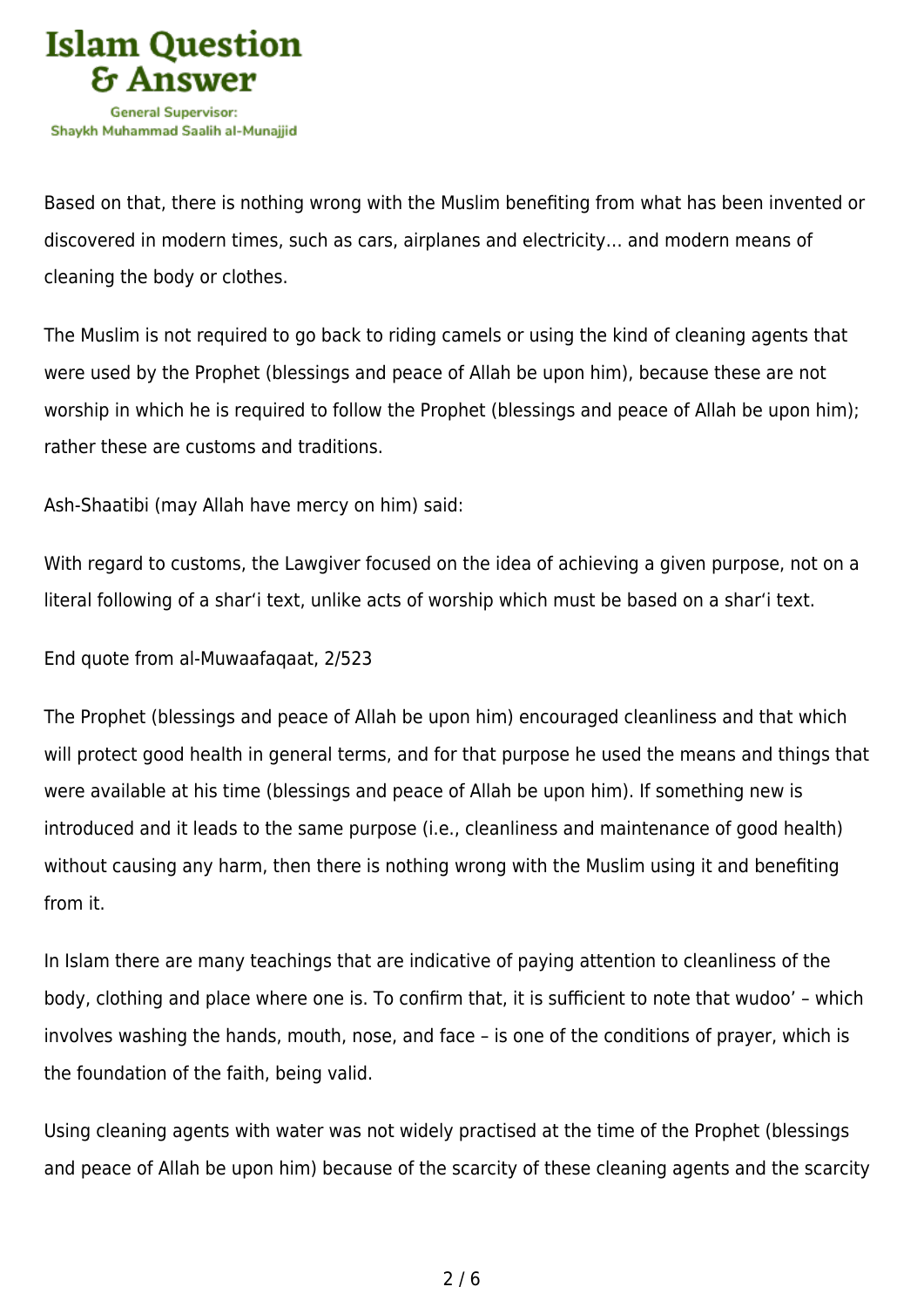

of water itself.

Yet despite that it is proven in the Sunnah that lote leaves may be used in some cases where ghusl is done that require extra attention to care and cleaning, such as washing the deceased prior to burial, ghusl for a woman whose period has ended, and ghusl for the kaafir who becomes Muslim. The fuqaha' also mentioned using saltwort as well for the purpose of cleaning and bathing.

Saltwort (salsola) is a plant that grows in sandy ground; it or its ash is used for washing clothes and hands.

Al-Mu'jam al-Waseet, 1/91

With regard to lotus, this is a plant that grows on water. Its fruit is the lotus fruit (nabq) and its leaves are used for washing. See: Lisaan al-'Arab, 4/354

It was narrated that Umm 'Atiyyah al-Ansaariyyah (may Allah be pleased with her) said: The Messenger of Allah (blessings and peace of Allah be upon him) entered upon us when his daughter died and said: "Wash her three times, or five, or more than that, if you see fit, with water and lotus leaves, and put camphor in the last time, or a little camphor".

Narrated by al-Bukhaari, 1253; Muslim, 939

An-Nawawi (may Allah have mercy on him) said:

This indicates that it is mustahabb or encouraged to use lotus leaves when washing the deceased. There is unanimous agreement that it is mustahabb.

End quote from Sharh Muslim, 7/3

Ibn Rajab (may Allah have mercy on him) said: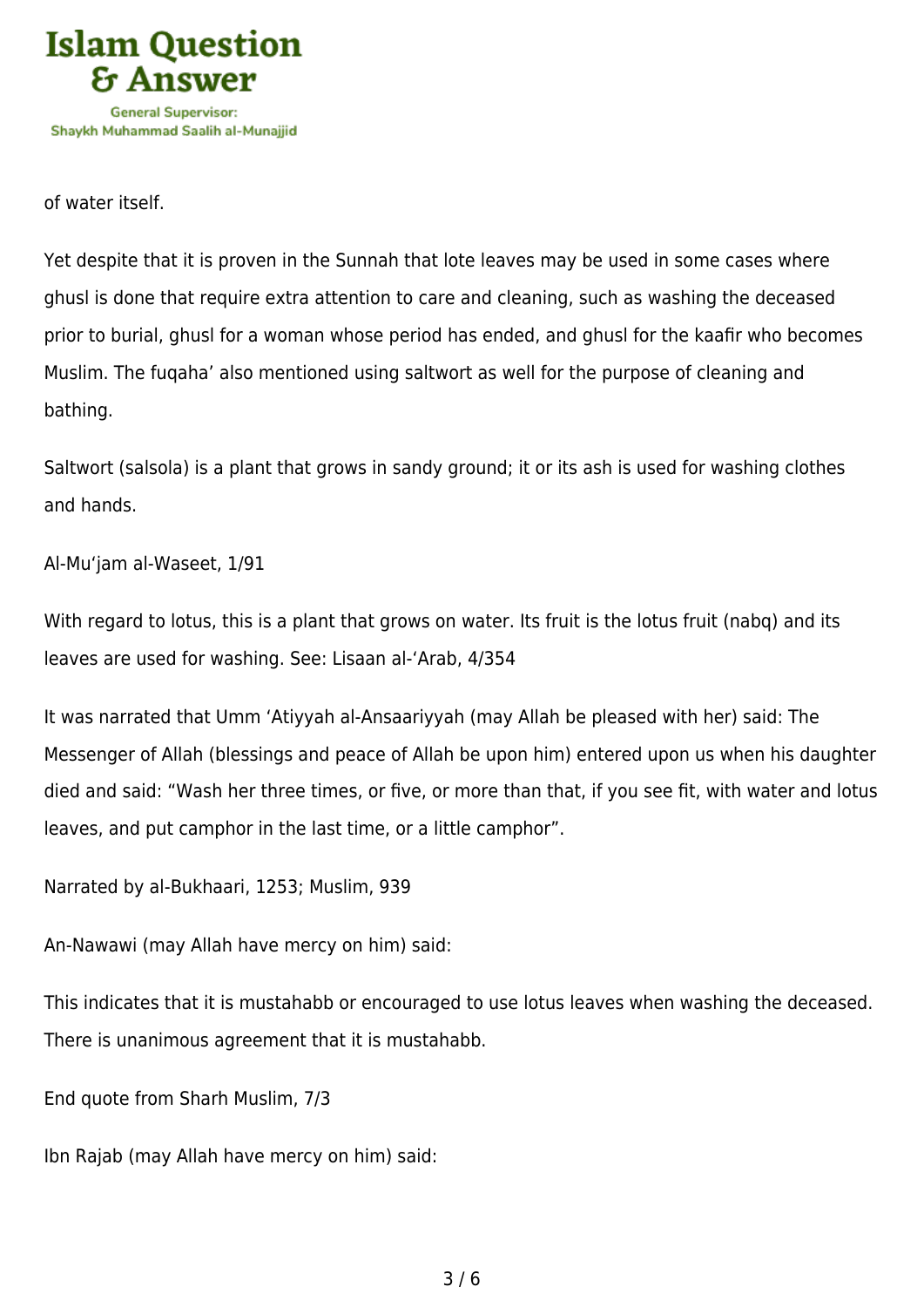

Al-Maymooni said: I read to Ibn Hanbal: Is it acceptable for the woman whose menses has ended to do ghusl using only water?

He dictated to me: If she cannot find anything but water on its own, then she should do ghusl with it. The Prophet (blessings and peace of Allah be upon him) said: "Your water and your lotus leaves," and this is more than ghusl in the case of janaabah.

I said: What if she did ghusl using water only, then she found (lotus leaves)?

He said: I prefer that she should repeat it, because of what he said.

End quote from Fath al-Baari, 1/471-472

It was narrated from Qaasim ibn 'Aasim (may Allah be pleased with him) that he became Muslim, and the Prophet (blessings and peace of Allah be upon him) instructed him to do ghusl using water and lotus leaves.

Narrated by at-Tirmidhi, 605. He said: It is hasan. It was classed as saheeh by al-Albaani in Saheeh at-Tirmidhi.

It is obvious that using lotus leaves when doing ghusl does not come under the heading of acts of worship; rather it is the matter of customs that change with time and place. Whoever uses any cleansing material in the place of lotus leaves has fulfilled the spirit of the Sunnah and has fulfilled the purpose for which the Messenger (blessings and peace of Allah be upon him) instructed people to do ghusl with lotus leaves.

On our website, in a number of answers, we have explained that it is not mustahabb to imitate the actions of the Prophet (blessings and peace of Allah be upon him) that he did on the grounds that they were customs or personal habits or preferences, and doing so does not bring any greater reward than other customary matters. Rather reward is attained by adhering to Sunnahs of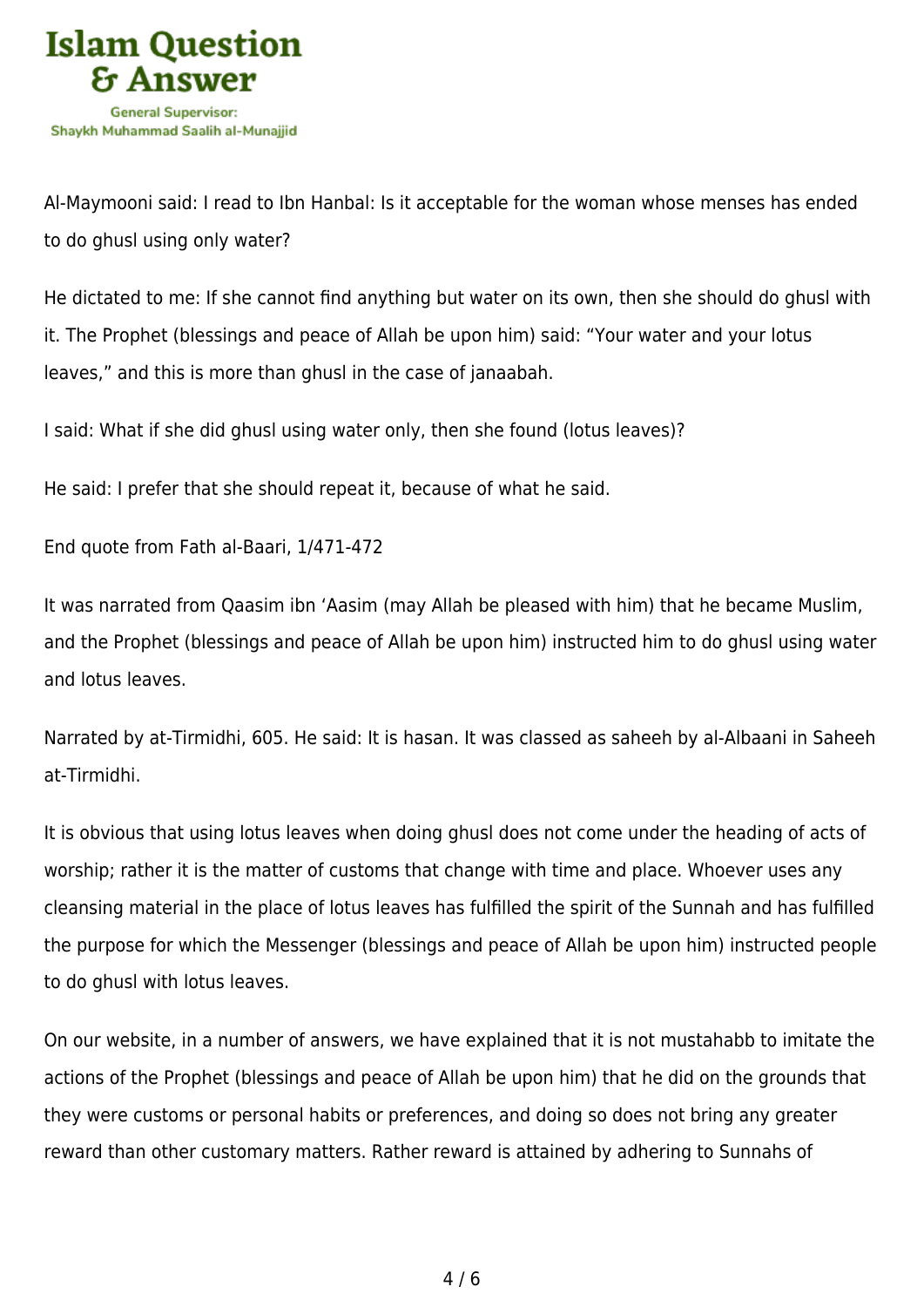

worship and related matters.

Shaykh Dr. Muhammad al-Ashqar (may Allah have mercy on him) said:

The ruling on these matters of custom and similar issues is that they are indicative of something being permissible, and no more, except in two cases:

1.Where there is a report of words enjoining or encouraging something, in which case it seems that it is something prescribed in Islam

2.Where it seems that it is connected to Islam by circumstantial evidence other than words, such as placing the deceased in his grave facing towards the qiblah. That is obviously connected to something that is prescribed in Islam.

End quote from Af'aal ar-Rasool, 1/237

See also the answer to question no. [69822](https://islamqa.com/en/answers/69822)

Secondly:

With regard to what you mentioned about not owning a lot of clothes, what is required of the Muslim with regard to food, drink and clothing, and the house in which he lives and the furniture on which he sits, and other such matters, is that he should not go beyond what he needs. So what he has of clothing and furnishings should be in accordance with what he needs and no more than that. If it is more than what he needs, then he comes under the heading of extravagance which is condemned in Islam. Allah, may He be exalted, says (interpretation of the meaning):

"and eat and drink but waste not by extravagance, certainly He (Allah) likes not Al-Musrifoon (those who waste by extravagance)"

[al-An'aam 6:141].